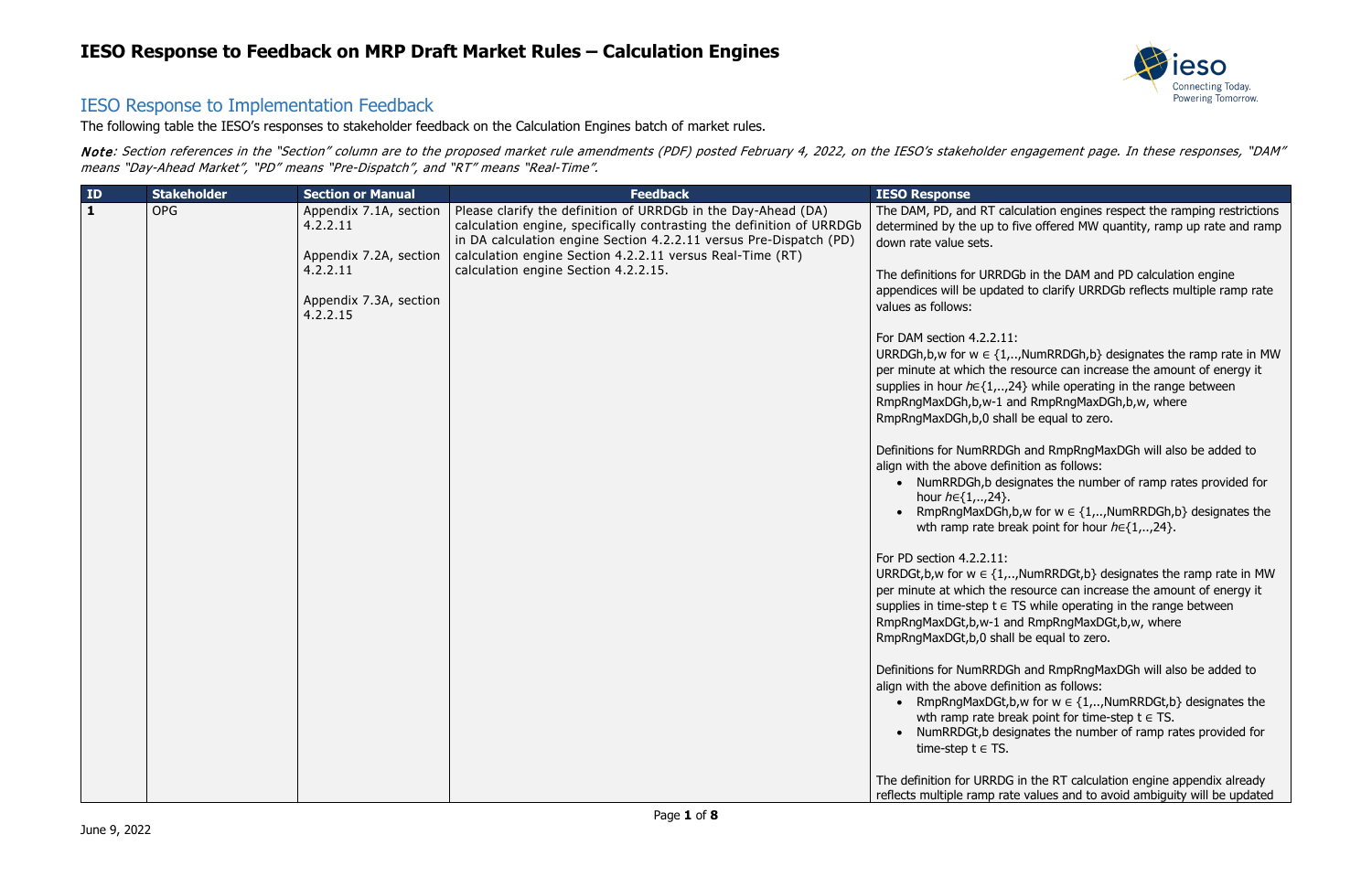

m' descriptor for ramp rate. The ramp rate used is rate specified for the operating range and not the ross all specified operating ranges.

the IESO peak forecast for all loads considered to status in real-time. Price response loads are -dispatchable status in real-time and are therefore precast in Pass 2.

e load **bids** that are excluded from Pass 2, not the responsive loads.

as implemented this change in response to your

In 8.5.4.6 ensures that the amount of synchronized eserve that a dispatchable generation resource is governed by its energy schedule in proportion to iute reserve loading point.

) for an example.

back. The IESO will provide clarity for how these ne future market as part of the market and system posed market rule and market manual

ection 8.5.4.6 will only limit a resource's 10S OR gy schedule is less than its reserve loading point. otherwise, 10S operating reserve schedule will be limited  $\sigma$  ctions 8.5.4.5 and 8.5.1.7.

ding point of 100 MW and an energy schedule of ng reserve schedule will be limited to a maximum tiplied by the minimum (maximum 10S reserve m of the offered 10S reserve quantity).

| ID             | <b>Stakeholder</b> | <b>Section or Manual</b>          | <b>Feedback</b>                                                                                                                                                                                                                                                                                                                                                                                                                                                                                                                                                                                                                                                                                                              | <b>IESO Response</b>                                                                                                                                                  |
|----------------|--------------------|-----------------------------------|------------------------------------------------------------------------------------------------------------------------------------------------------------------------------------------------------------------------------------------------------------------------------------------------------------------------------------------------------------------------------------------------------------------------------------------------------------------------------------------------------------------------------------------------------------------------------------------------------------------------------------------------------------------------------------------------------------------------------|-----------------------------------------------------------------------------------------------------------------------------------------------------------------------|
|                |                    |                                   |                                                                                                                                                                                                                                                                                                                                                                                                                                                                                                                                                                                                                                                                                                                              | to exclude the 'maximur<br>a function of the ramp r<br>maximum ramp rate acr                                                                                          |
| 2A             | <b>OPG</b>         | Appendix 7.1A, section<br>6.3.2.2 | The Price Responsive Load is excluded from the Pass 2 calculation. Why is<br>this parameter included in Peak Forecasted Load in the Security<br>Assessment function of Pass 2 of the DA calculation engine, stated in<br>6.3.2.2?                                                                                                                                                                                                                                                                                                                                                                                                                                                                                            | Section 6.3.2.2 reflects<br>have non-dispatchable s<br>considered to have non-<br>part of the IESO peak fo<br>It is the price responsive<br>IESO forecast for price r |
| 2B             | <b>OPG</b>         | Appendix 7.1A, section<br>6.3.2.2 | OPG suggest to not italicize "each" in "each price responsive load".                                                                                                                                                                                                                                                                                                                                                                                                                                                                                                                                                                                                                                                         | Thank you, the IESO ha<br>feedback.                                                                                                                                   |
| <b>3A</b>      | <b>OPG</b>         | Appendix 7.1A, section<br>8.5.4.6 | Please explain the functionality of the constraint in 8.5.4.6. Examples<br>identifying situations in which it would restrict the scheduled synchronized<br>ten-minute OR would be helpful.                                                                                                                                                                                                                                                                                                                                                                                                                                                                                                                                   | The constraint in sectior<br>ten-minute operating re<br>scheduled to provide is<br>its synchronized 10-min                                                            |
| 3B             | <b>OPG</b>         | Appendix 7.1A, section<br>8.5.4.6 | The definition of reserve loading point (RLP) in Market Renewal<br>Program: Energy Offers, Bids and Data Inputs Issue 2.0, Section<br>3.4.6.4 states: "Additionally, if the registered market participant<br>anticipates that a generation unit will be operating below its<br>reserve loading point for the entire duration of a given dispatch<br>hour, an offer to supply operating reserve (OR) shall not be<br>submitted for that dispatch hour."<br>For a resource with (MinQDG*ODG + SDG) < RLP10S, how can a<br>market participant anticipate the schedule would be below the<br>reserve loading point when the PD schedule is not always equal to<br>its RT schedule, e.g. the PD schedule for hydraulic resources? | See response to ID #3D<br>Thank you for the feedb<br>obligations are met in th<br>operations batch of prop<br>amendments.                                             |
| 3 <sub>C</sub> | <b>OPG</b>         | Appendix 7.1A, section<br>8.5.4.6 | Comparing 8.5.4.6 against the formula in 8.5.4.5 and 8.5.1.7, and<br>assuming Q10SDG > $10*ORRDG$ :<br>If a resource's (MinQDG*ODG + SDG) $>$ = RLP10S, the right side of the<br>equation in 8.5.4.6 is greater than 10*ORRDG. However S10SDG is capped<br>by the equations in 8.5.4.5 and 8.5.1.7, meaning 8.5.4.6 does not provide<br>any additional constraint.                                                                                                                                                                                                                                                                                                                                                           | Yes. The constraint in se<br>schedule when its energ<br>Otherwise, the resource<br>by the constraints in sed                                                          |
| 3D             | <b>OPG</b>         | Appendix 7.1A, section<br>8.5.4.6 | Furthermore, please provide an example for how 8.5.4.6 would reduce a<br>resource's 10S OR schedule when its scheduled energy is below its reserve<br>loading point.                                                                                                                                                                                                                                                                                                                                                                                                                                                                                                                                                         | Assuming a reserve load<br>50 MW, the 10S operati<br>of 0.5 (i.e. 50/100) mult<br>ramp rate, the maximur                                                              |
| 3E             | <b>OPG</b>         | Appendix 7.1A, section<br>8.5.4.6 | Finally, would forward economics drive the resource to its minimum load<br>point (MLP) or above to respect the RLP, with the consideration that a<br>resource cannot provide OR given the equation in 8.5.4.6 when it is below<br>MLP?                                                                                                                                                                                                                                                                                                                                                                                                                                                                                       | Yes.                                                                                                                                                                  |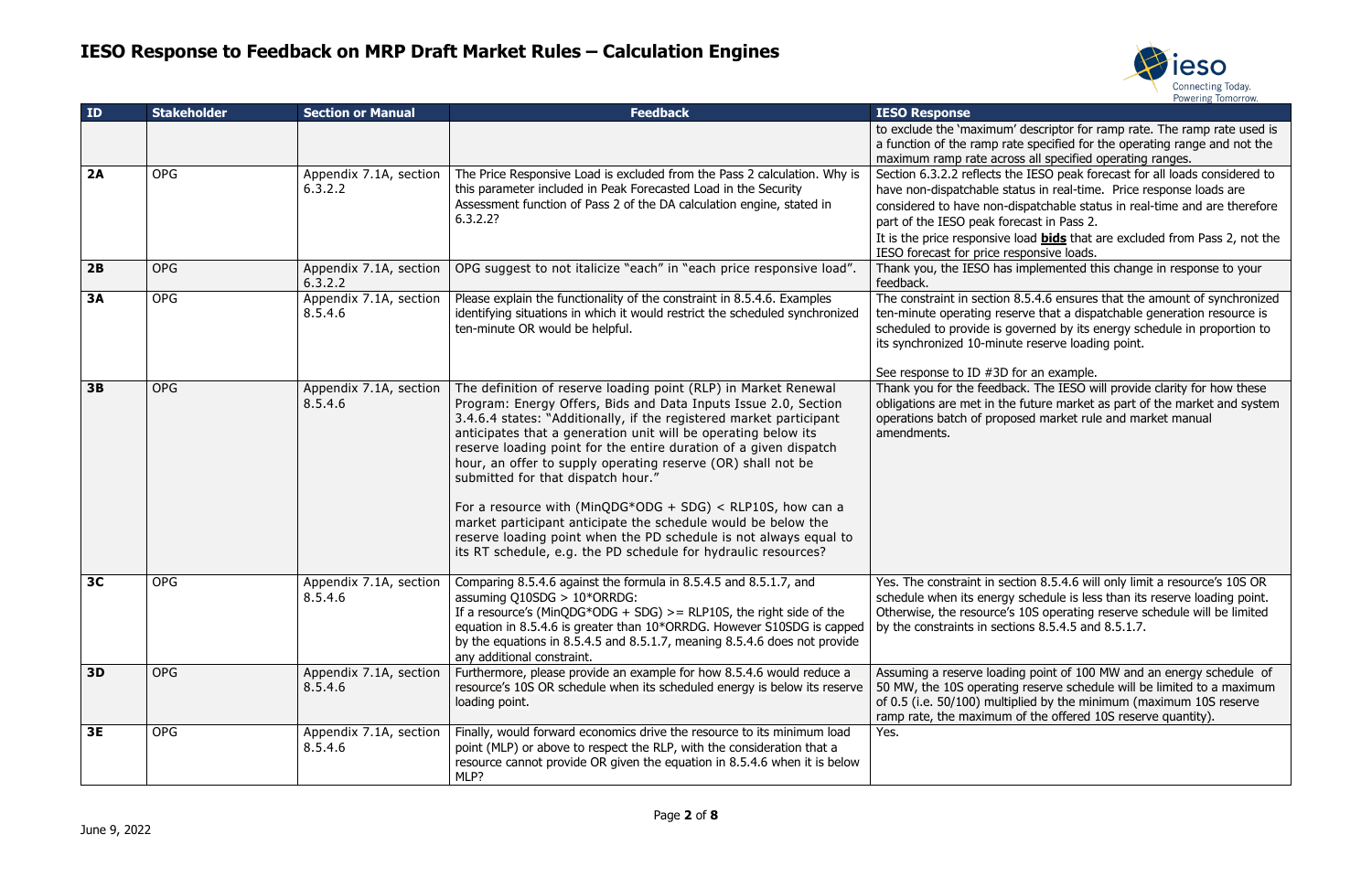

 $H$ ded in the IESO's response to ID  $#1$  and 14A URRDGb in section 8.6.1.6.2.

esent the maximum value in the five sets of ramp ranges in the IESO's response to ID  $#1$  provides a RDGb that excludes the term 'maximum'.

ue of managing ramping energy in relation to the IESO is proceeding with a design within the DAM nes that is consistent with the constraints used in mitment process (DACP) engine, and does not exity in the calculations.

is expected to manage Max DEL submissions based per of starts and expected impact of ramping DEL.

ed, the market participant would submit 800MWh source is expected to be scheduled for one start in

oonse in ID #5A, the future calculation is consistent anage the submitted MaxDEL in today's market. nclude the contents of section 10.5.2.2.2 within hange will be reflected in the next version of

Il implement this change in response to your

not be published due to confidentiality of the

| ID             | <b>Stakeholder</b> | <b>Section or Manual</b>                              | <b>Feedback</b>                                                                                                                                                                                                                                                                                                                                                                                                                                                                                                                                                                                                                                                                                        | <b>IESO Response</b>                                                                                                                                                                                                                                                                    |
|----------------|--------------------|-------------------------------------------------------|--------------------------------------------------------------------------------------------------------------------------------------------------------------------------------------------------------------------------------------------------------------------------------------------------------------------------------------------------------------------------------------------------------------------------------------------------------------------------------------------------------------------------------------------------------------------------------------------------------------------------------------------------------------------------------------------------------|-----------------------------------------------------------------------------------------------------------------------------------------------------------------------------------------------------------------------------------------------------------------------------------------|
| <b>4A</b>      | <b>OPG</b>         | Appendix 7.1A,<br>sections 8.6.1.6.2 and<br>4.2.2.11  | Please clarify the definition of URRDGb in 8.6.1.6.2 with reference to the<br>definition in Section 4.2.2.11.                                                                                                                                                                                                                                                                                                                                                                                                                                                                                                                                                                                          | The clarifications provide<br>provides clarification on                                                                                                                                                                                                                                 |
| 4B             | <b>OPG</b>         | Appendix 7.1A,<br>sections 8.6.1.6.2 and<br>4.2.2.11  | Please clarify if URRDGb represents the maximum value in the five sets of<br>ramp rates submitted in the DAM for the dispatch day. If yes, this should<br>be more explicit in the rules.                                                                                                                                                                                                                                                                                                                                                                                                                                                                                                               | URRDGb does not repre<br>rates. The definition cha<br>revised definition for UR                                                                                                                                                                                                         |
| <b>4C</b>      | <b>OPG</b>         | Appendix 7.1A,<br>sections 8.6.1.6.2 and<br>4.2.2.11  | Can URRDGb be any other number which is not within the five<br>submitted sets of ramp rates?                                                                                                                                                                                                                                                                                                                                                                                                                                                                                                                                                                                                           | No.                                                                                                                                                                                                                                                                                     |
| <b>5A</b>      | <b>OPG</b>         | Appendix 7.1A, section<br>8.6.4.1.2                   | NQS resources can be energy limited resources. Please clarify why the<br>formula in 8.6.4.1.2 does not include the scheduled energy portion of a<br>NQS resource during the time it is ramping.<br>For example, consider a NQS resource with 1000 MWh Max DEL and which<br>produces 100 MWh during both ramp up and ramp down. For this<br>resource, realistically only 800 MWh of Max DEL is available above MLP.<br>Using the formula in 8.6.4.1.2, the DA calculation engine could potentially<br>schedule this resource for 1200 MWh or more, depending on the number<br>of starts the resource is scheduled for in the DAM, and would be in excess<br>of the resource's actual available Max DEL. | When looking at the issu<br>MaxDEL constraint, the<br>and PD calculation engir<br>today's day-ahead comn<br>introduce undue comple<br>The market participant i<br>on their expected numb<br>energy on available Max<br>For the example provide<br>as its MaxDEL if the reso<br>the DAM. |
| <b>5B</b>      | <b>OPG</b>         | Appendix 7.1A, section<br>8.6.4.1.2                   | Is it the responsibility of the market participant to reduce the submitted<br>Max DEL to account for energy produced during ramp hours?                                                                                                                                                                                                                                                                                                                                                                                                                                                                                                                                                                | Yes. Further to the resp<br>with how participants m                                                                                                                                                                                                                                     |
| 6              | <b>OPG</b>         | Appendix 7.1A,<br>sections 10.5.2.1 and<br>10.5.2.2.2 | Do 10.5.2.1 and 10.5.2.2.2 refer to the same condition? If so, please<br>confirm that 10.5.2.2.2 was intended to be removed. The status of<br>10.5.2.2.2 is ambiguous as presented                                                                                                                                                                                                                                                                                                                                                                                                                                                                                                                     | Yes, the intent was to in<br>Section 10.5.2.1. This ch<br>Appendix 7.1A.                                                                                                                                                                                                                |
| $\overline{7}$ | <b>OPG</b>         | 10.7.2.1                                              | Appendix 7.1A, section   Are there typos in 10.7.2.1, 10.7.2.2, and 10.7.2.3? OPG proposes "day-<br>ahead calculation engine" be used in place of "pre-dispatch calculation<br>engine".                                                                                                                                                                                                                                                                                                                                                                                                                                                                                                                | Thank you, the IESO wil<br>feedback.                                                                                                                                                                                                                                                    |
| 8              | <b>OPG</b>         | Appendix 7.1A, section<br>23.5.2                      | OPG requests that the IESO publish the node-level and facility-level<br>substitution list as public reports to be available to Market Participants.<br>If the lists will be published as public reports:<br>1. Will there be routine updates to the lists?<br>2. If so, what would be the update frequency?<br>3. What are the conditions (e.g. network structure changes) that would<br>trigger an update of the lists, outside of any routine updates?<br>If the lists cannot be published as public reports, please provide rationale<br>as to why.                                                                                                                                                 | The substitution list will<br>network model.                                                                                                                                                                                                                                            |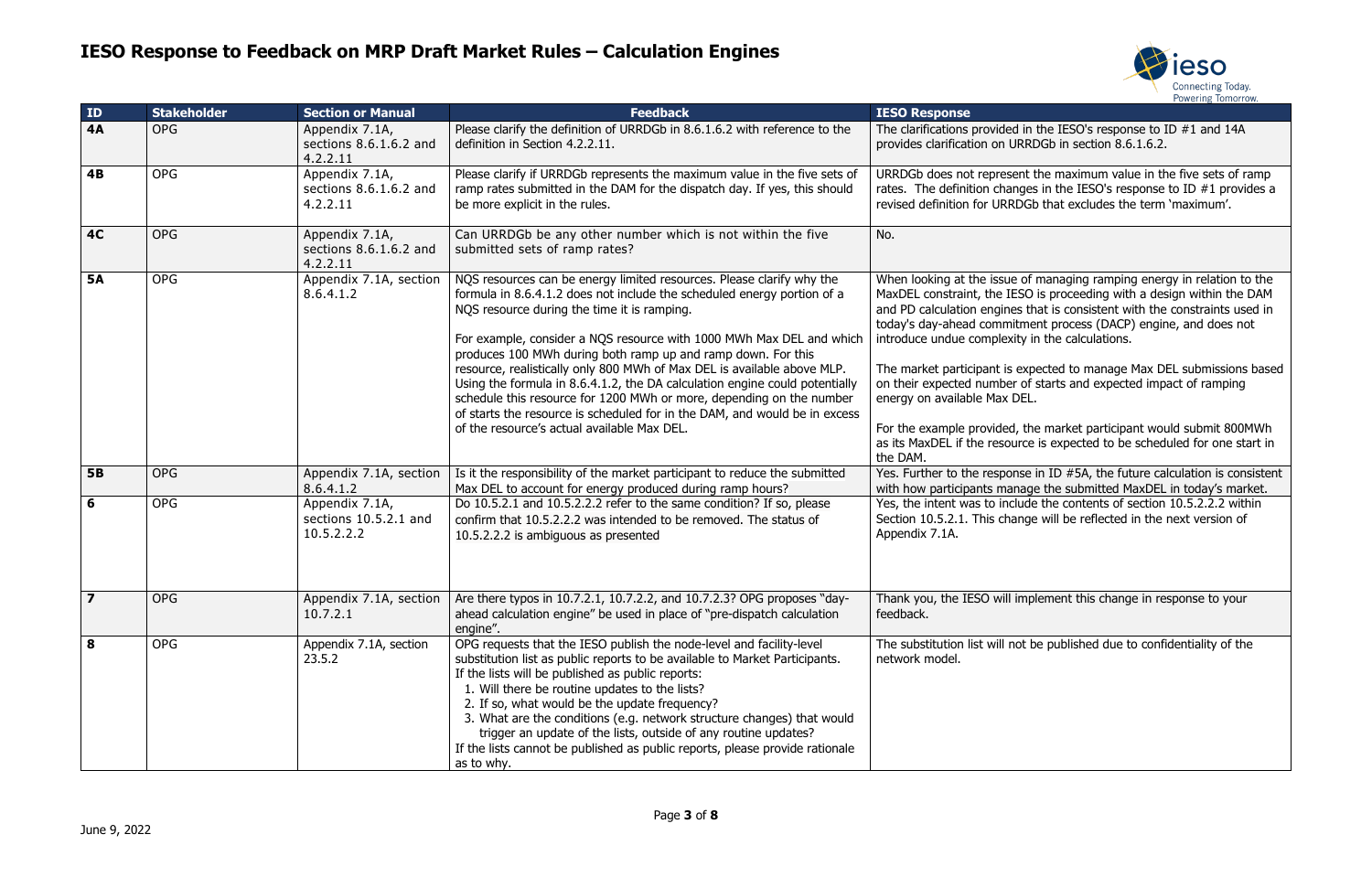

vas excluded in error. The IESO will update t 00:00 EST to 19:00 EST instead of 01:00 EST to

g to the daily ramp rate which represents the up to that apply to all hours of the PD look ahead period.

DGb in the DAM and PD calculation engine ated as described in the IESO's response to ID  $#1$ .

laily or hourly, the ramp rate is neither maximum and hourly ramp rate submissions can include up G and DRRDG.

ne will use hourly ramp rates (i.e. up to five ramp ent for each RT hour), while the DAM and PD use the daily ramp rate (i.e. up to five ramp rates I hours of the DAM and PD look ahead periods). be updated between DAM and subsequent runs of

Iculation engines respect the ramping restrictions five offered MW quantity, ramp up rate and ramp he ramp rate used is a function of the ramp rate ing range.

ee engines will use a ramp rate of 6 MW/min of 0 MW and 20 MW and 1 MW/min ramp rate  $\sigma$  of 20 MW and 100 MW.

d for the resource's first commitment hour instead consecutive commitment hours because a resource <sup>2</sup> at the start of the first commitment hour. m average schedule in the first commitment hour the ramp capability the resource could achieve mmitment hours.

sections  $8.6.1.6.1$  and  $8.6.1.6.2$  are consistent y's DACP calculation engine.

| ID           | <b>Stakeholder</b> | <b>Section or Manual</b>            | <b>Feedback</b>                                                                                                                                                                                                                                                                                                                                                                                                                                                                                                                                                                       | <b>IESO Response</b>                                                                                                                                                                                                             |
|--------------|--------------------|-------------------------------------|---------------------------------------------------------------------------------------------------------------------------------------------------------------------------------------------------------------------------------------------------------------------------------------------------------------------------------------------------------------------------------------------------------------------------------------------------------------------------------------------------------------------------------------------------------------------------------------|----------------------------------------------------------------------------------------------------------------------------------------------------------------------------------------------------------------------------------|
| $\mathbf{9}$ | <b>OPG</b>         | Appendix 7.2A, section<br>2.1.1.1   | The PD run at 00:00 EST is not included in 2.1.1.1. What is the<br>rationale for this exclusion?                                                                                                                                                                                                                                                                                                                                                                                                                                                                                      | Thank you, 00:00 EST v<br>section 2.1.1.1 to reflect<br>19:00 EST.                                                                                                                                                               |
| <b>10A</b>   | <b>OPG</b>         | Appendix 7.2A, section<br>4.2.2.11  | Similar to the comment made to the DA Calculation Engine Market Rule<br>Section 4.2.2.11, please clarify the definition of URRDGb in the PD<br>calculation engine, specifically contrasting the definition of URRDGb in the<br>DA calculation engine versus the PD calculation engine and the RT<br>calculation engine.<br>IESO mentioned that one daily ramp rate (for ramp up or ramp down) is<br>used for DA and PD; this is in addition to the five ramp rates that can be<br>submitted (for ramp up or ramp down).<br>Is the URRDG in 4.2.2.11 referring to the daily ramp rate? | Yes, URRDGb is referrin<br>five sets of ramp rates t<br>The definitions for URRI<br>appendices will be upda                                                                                                                      |
| <b>10B</b>   | <b>OPG</b>         | Appendix 7.2A, section<br>4.2.2.11  | Is the daily ramp rate referring to the maximum or average ramp<br>rate during the dispatch day?<br>Market participants can submit up to five values for URRDG and<br>DRRDG. These values align with different ramp capabilities at<br>different resource outputs. The RT calculation engine respects a<br>resource's output based on ramp capability whereas the DA and PD<br>engines only consider one ramp rate for the resource's entire<br>capability range.                                                                                                                     | Whether submitted as d<br>nor average. Both daily<br>to five values for URRD<br>The RT calculation engir<br>rates that can be differe<br>calculation engines will<br>that are the same for all<br>The daily ramp rate can<br>PD. |
| <b>10C</b>   | <b>OPG</b>         | Appendix 7.2A, section<br>4.2.2.11  | Please explain how the DA and PD calculation engines will respect the<br>resource's actual ramping capabilities at different loading points.<br>For a resource with a ramp rate of 6 MW/min between 0 MW and 20 MW<br>and 1 MW/min between 20 MW and 100 MW, please clarify which ramp<br>rate(s) will be used in the DA/PD/RT engines for the different loading<br>points.                                                                                                                                                                                                           | The DAM, PD and RT ca<br>determined by the up to<br>down rate value sets. Tl<br>specified for the operati<br>For this example, all thre<br>between a loading point<br>between a loading point                                    |
| <b>11A</b>   | <b>OPG</b>         | Appendix 7.2A, section<br>8.6.1.6.1 | 8.6.1.6.1 uses a multiplier of 30 times the ramp rate in its formula.<br>8.6.1.6.2 uses a multiplier of 60 times the ramp rate in its formula.<br>Please provide the rationale(s) for the different multipliers in<br>8.6.1.6.1 and 8.6.1.6.2.                                                                                                                                                                                                                                                                                                                                        | A multiplier of 30 is used<br>of a multiplier of 60 for<br>is assumed to be at MLF<br>Therefore, the maximun<br>can only reflect half of t<br>between consecutive co<br>The constraints used in<br>with those used in today      |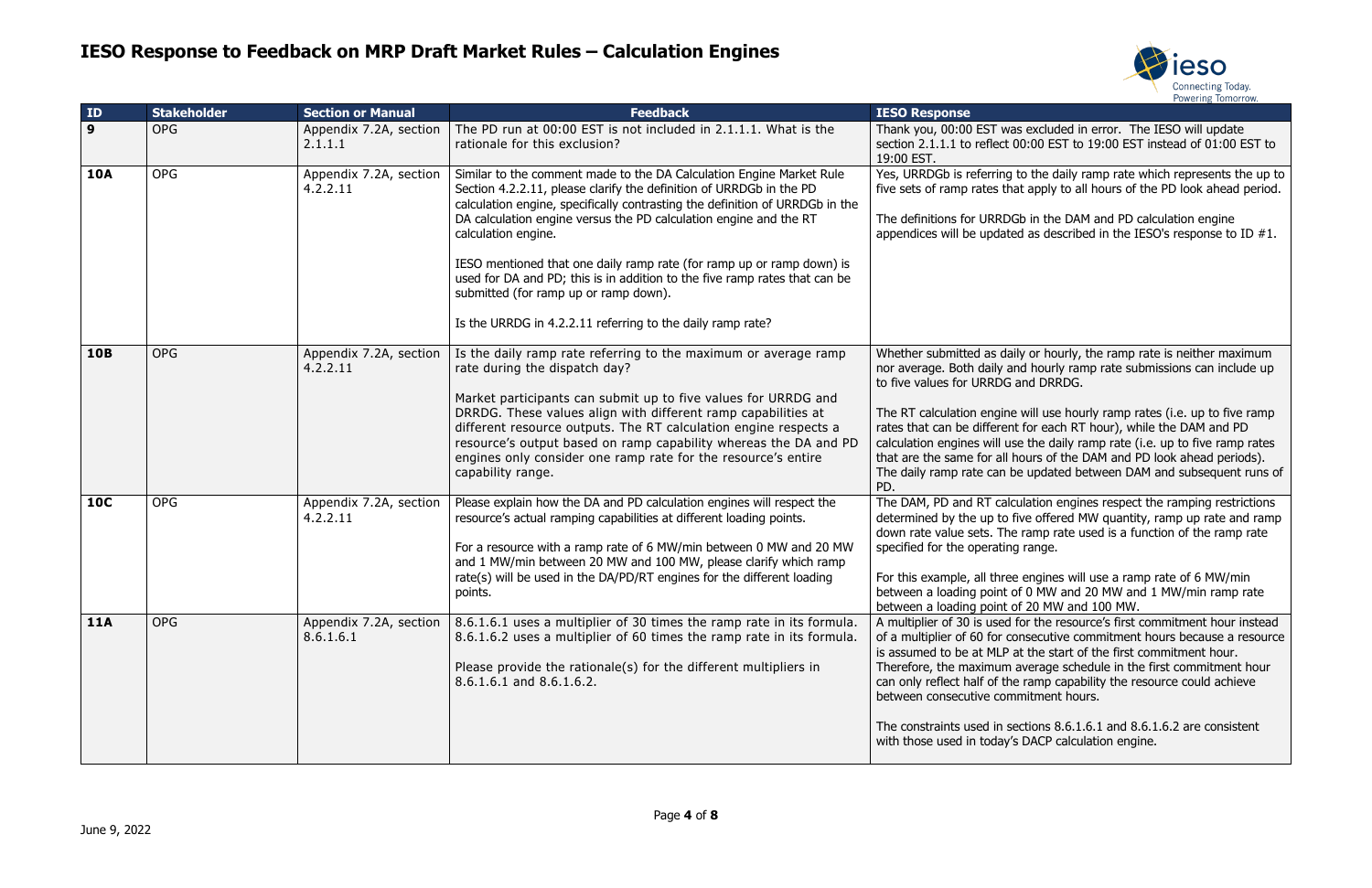

d, if the resource is committed per section 8.5.2.5, t least 60MW in all the committed hours. Per 8.6.1.6.1, in the resource's first commitment hour, uld not exceed an additional 30MW (assuming 1 we its MLP. Therefore the resource can be IW and 90MW in the first commitment hour.

DGCb to the definition of the SDG variable in fy that the SDG quantity refers to energy urce's minimum loading point as follows:

ates the amount of energy that a dispatchable scheduled to provide above MinQDGCb at bus b  $\in$  $\delta$  in association with lamination k  $\in$  Kt,b.

cannot include this condition because when is evaluated for energy schedules below its MLP, aled at or above its MLP.

ification to the end of the definition of EvalSD as

h designates that the resource has been deispatch calculation engine, such de-commitment the IESO, and the resource can be evaluated for its minimum loading point but can still be ts minimum loading point.

 $n$  8.5.3.5 is used to ensure that the NQS resource above its MLP when it is committed, but it does not pm also being scheduled above its MLP when vere included in section 8.5.3.5 as suggested, it ource from being dispatched below MLP when its engine.

ed, even without EvalSD = 1 in section 8.5.3.5, the e to be scheduled above MLP for several intervals rate will limit its schedules in accordance with the int in section  $8.6.1$ .

| ID         | <b>Stakeholder</b> | <b>Section or Manual</b>            | <b>Feedback</b>                                                                                                                                                                                                                                                                                                                                                                                                                                                                                                                                                                                                                                                           | <b>IESO Response</b>                                                                                                                                                                                                                                                                                                                 |
|------------|--------------------|-------------------------------------|---------------------------------------------------------------------------------------------------------------------------------------------------------------------------------------------------------------------------------------------------------------------------------------------------------------------------------------------------------------------------------------------------------------------------------------------------------------------------------------------------------------------------------------------------------------------------------------------------------------------------------------------------------------------------|--------------------------------------------------------------------------------------------------------------------------------------------------------------------------------------------------------------------------------------------------------------------------------------------------------------------------------------|
| <b>11B</b> | <b>OPG</b>         | Appendix 7.2A, section<br>8.6.1.6.1 | Please clarify how the PD calculation engine would address the following:<br>a. Consider a NQS resource with a ramp<br>rate of 1 MW/min, MLP of 60 MW and a capacity of 200 MW. In the<br>previous hour, it is scheduled at 59 MW, which is below MLP. In the<br>current hour, it is able to ramp up to 119 MW, however, based on<br>8.6.1.6.1 the resource's schedule would be suppressed to 30 MW.                                                                                                                                                                                                                                                                      | In the example provided<br>it will be scheduled to a<br>Appendix 7.2A, section<br>its energy schedule shor<br>MW/min ramp rate) abc<br>scheduled between 60M<br>The IESO will add MinQ<br>section 8.3.1.10 to clarif<br>scheduled above a resor<br>SDGt,b,k, which design<br>generation resource is s<br>BDG in time-step $t \in TS$ |
| 12         | <b>OPG</b>         | Appendix 7.3A, section<br>5.6.2.1.4 | OPG proposes that the definition of EvalSD include a condition that would<br>require a resource to be at or above MLP. This would reduce ambiguity.                                                                                                                                                                                                                                                                                                                                                                                                                                                                                                                       | The definition of EvalSD<br>EvalSD=1, the resource<br>but it can still be schedu<br>The IESO will add a clar<br>follows:<br>EvalSDi, $b \in \{0,1\}$ , whicl<br>committed by the pre-di<br>has been confirmed by t<br>energy schedules below<br>scheduled at or above it                                                             |
| 13         | <b>OPG</b>         | Appendix 7.3A, section<br>8.5.3.5   | OPG proposes to add in a general condition to 8.5.3.5 for the SDG<br>parameter that includes the EvalSD parameter, similar to the OR<br>scheduling equations in 8.5.1.3.<br>i.e. Sum(SDG) >= $(AtMLP + EvalSD) * MinQDG$ ; with the current 8.5.3.5<br>allocated as a sub-bullet.<br>This would give clarity in the following example:<br>A resource has a ramp-down rate of 5 MW/min with MLP at 100 MW. In<br>the previous interval, it was at 200 MW and the PD engine de-commits the<br>resource (EvalSD = 1). In the RT calculation engine, to respect the ramp<br>down rate, the resource must be scheduled above its MLP for several<br>intervals before shutdown. | The constraint in section<br>will be scheduled at or a<br>prevent the resource fro<br>EvalSD = $1.$ If EvalSD w<br>would preclude the reso<br>decommitted by the PD<br>For the example provide<br>resource would continue<br>because its ramp down<br>energy ramping constra                                                         |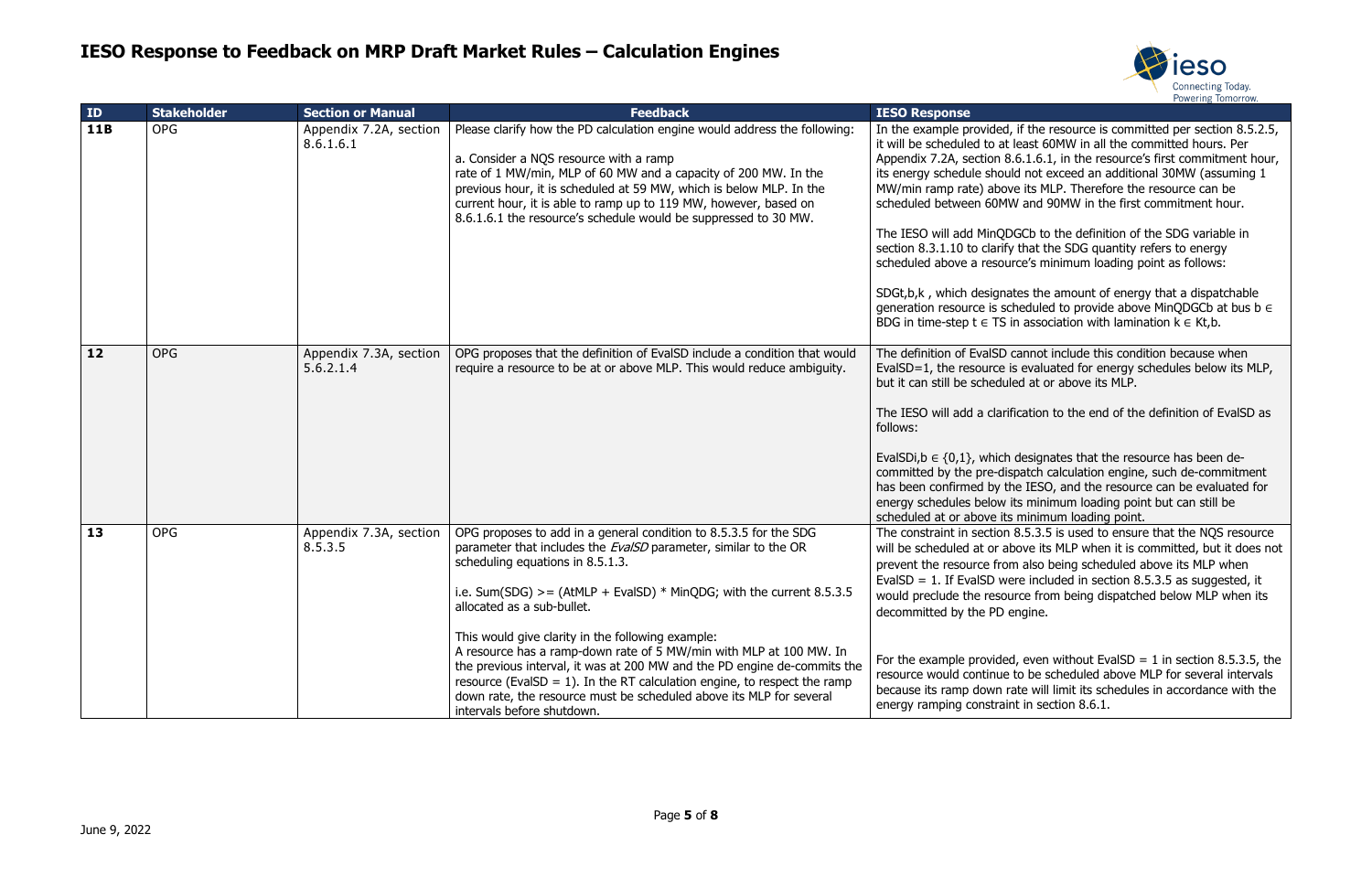

ately describes URRDG and DRRDG as single ramp es as the RT calculation engine is designed to rates. Section 8.6.1.1 will be revised as follows:

ation resources, the ramping constraint in Section o represent a ramp up rate selected from DRRDGb to represent a ramp down rate selected

be updated in a similar manner to the reflect the tes for dispatchable loads.

calculation engines also evaluate multiple ramp ections in Appendix 7.1A and Appendix 7.2A will

ed, a combination of multiple ramp rates will used oss multiple break points. se to ID  $#14A$ .

ed, ramp up rates 4, 8, and 2 could all be used to vithin the next interval.

| ID         | <b>Stakeholder</b> | <b>Section or Manual</b>          | <b>Feedback</b>                                                                                                                                                                                                                                                                                  | <b>IESO Response</b>                                                                               |
|------------|--------------------|-----------------------------------|--------------------------------------------------------------------------------------------------------------------------------------------------------------------------------------------------------------------------------------------------------------------------------------------------|----------------------------------------------------------------------------------------------------|
| <b>14A</b> | <b>OPG</b>         | Appendix 7.3A, section<br>8.6.1.1 | Section 4.2.2.15, with reference to Market Renewal Program: Energy<br>Offers, Bids and Data Inputs Issue 2.0 Section 3.4.2.2 Hourly Dispatch<br>Data - Energy Ramp Rate (page 29), indicates there can be up to five sets<br>of ramp rates, $URROG_{i,b,w}$ , used in the RT calculation engine. | Section 8.6.1.1 inaccura<br>up and ramp down rates<br>evaluate multiple ramp                       |
|            |                    |                                   | Please explain why Section 8.6.1.1 states that a single ramp up rate<br>(URRDG <sub>b</sub> ) and a single ramp down rate (DRRDG <sub>b</sub> ) will be used over the<br>full operating range of a dispatchable generation resource.                                                             | For dispatchable genera<br>8.6.1.5 uses URRDGb to<br>URRDGi, b, w and uses D<br>from DRRDGi, b, w. |
|            |                    |                                   | For a dispatchable generation resource with the following sets of ramp up<br>rates:<br>$\bullet$ 0-10 MW: 5 MW/min                                                                                                                                                                               | Section 8.6.1.2 will also<br>use of multiple ramp rat                                              |
|            |                    |                                   | $\bullet$ 10-20 MW: 4 MW/min<br>• 20-30 MW: 8 MW/min<br>• 30-40 MW: 2 MW/min<br>• 40-50 MW: 1 MW/min                                                                                                                                                                                             | Since the DAM and PD o<br>rates, the equivalent see<br>also be updated.                            |
|            |                    |                                   | which ramp up rate is used if the resource is to ramp up across two break<br>points, i.e. which ramp rate is selected as the URRDG <sub>b</sub> in Section 8.6.1.1?                                                                                                                              | For the example provide<br>to ramp a resource acro                                                 |
| 14B        | <b>OPG</b>         | Appendix 7.3A, section<br>8.6.1.5 | With reference to the comment for Section 8.6.1.1, if there can be up to<br>five sets of ramp rates used in the RT calculation engine for each ramping                                                                                                                                           | Please see IESO respons                                                                            |
|            |                    |                                   | direction, why are only URRDGb and DRRDGb (the constant ramp up and<br>ramp down rates from 8.6.1.1) referenced in the operational constraint<br>calculation in Section 8.6.1.5?                                                                                                                 | For the example provide<br>ramp up the resource w                                                  |
|            |                    |                                   | For a dispatchable generation resource with the following set of ramp up<br>rates:<br>$\bullet$ 0-10 MW: 5 MW/min                                                                                                                                                                                |                                                                                                    |
|            |                    |                                   | 10-20 MW: 4 MW/min<br>20-30 MW: 8 MW/min<br>30-40 MW: 2 MW/min                                                                                                                                                                                                                                   |                                                                                                    |
|            |                    |                                   | • 40-50 MW: 1 MW/min<br>if the resource is currently at 10 MW at the beginning of an interval, which<br>ramp up rate (URRDGb) is used in the equation in Section 8.6.1.5?                                                                                                                        |                                                                                                    |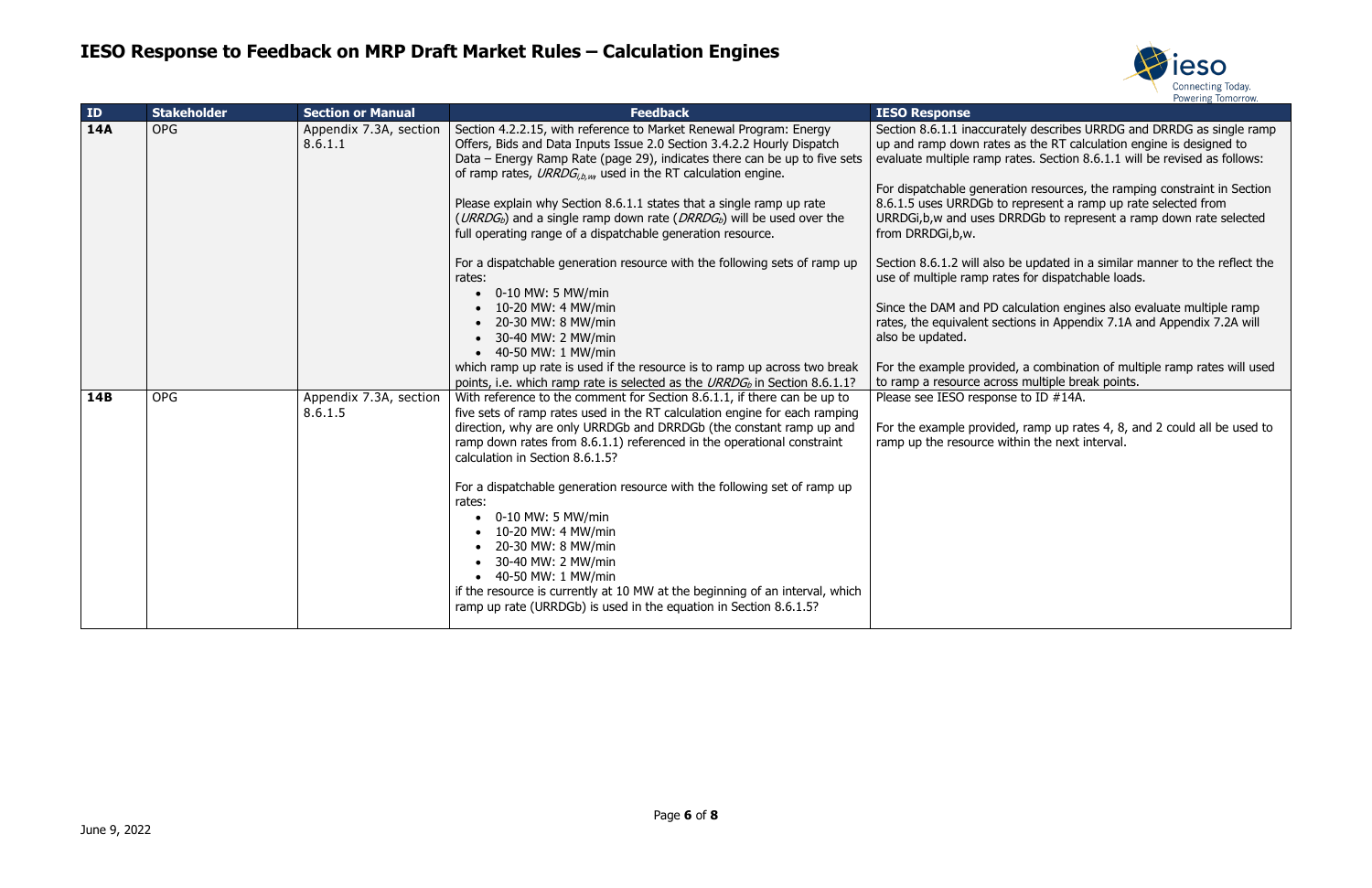

back. The IESO will provide clarity for how these he future market as part of the market and system posed market rule and market manual

PD calculation engines will consider minimum I reserve loading point (RLP) in the joint and OR. In this example, the DAM and PD ensure that the resource can be scheduled for OR ule is at or above MLP, and will consider the RLP ling OR.

there between today's DACP and PD engines and the Ilation engines.

on engine does not consider RLP constraints, but n scheduling OR.

tion engine considers RLP constraints but does not eduling OR.

PD engines will consider both MLP and RLP luling energy and OR.

| ID         | <b>Stakeholder</b> | <b>Section or Manual</b>                                                       | <b>Feedback</b>                                                                                                                                                                                                                                                                                                                                                                                                                                                                                                                                                                                                                                                                                                                                                                                                                                                                                                                    | <b>IESO Response</b>                                                                                                                                                                                              |
|------------|--------------------|--------------------------------------------------------------------------------|------------------------------------------------------------------------------------------------------------------------------------------------------------------------------------------------------------------------------------------------------------------------------------------------------------------------------------------------------------------------------------------------------------------------------------------------------------------------------------------------------------------------------------------------------------------------------------------------------------------------------------------------------------------------------------------------------------------------------------------------------------------------------------------------------------------------------------------------------------------------------------------------------------------------------------|-------------------------------------------------------------------------------------------------------------------------------------------------------------------------------------------------------------------|
| <b>15A</b> | <b>OPG</b>         | Offers, Bids and Data<br><b>Inputs Detailed Design</b><br>2.0, section 3.4.6.4 | Could the IESO elaborate on the intent of the statement quote<br>above? OPG interprets the statement as "Market Participants shall<br>not submit operating reserve offers if the resource is scheduled<br>below its reserve loading point for entire duration of a given<br>dispatch hour." Is this<br>the correct interpretation?<br>How would the MP know whether the resource is scheduled below<br>its reserve loading point prior to operating reserve offer<br>submission?<br>How would the MP anticipate/infer a resource's schedule without<br>having the scheduling output from the IESO for the dispatch hour?                                                                                                                                                                                                                                                                                                           | Thank you for the feedb<br>obligations are met in th<br>operations batch of prop<br>amendments.                                                                                                                   |
| <b>15B</b> | <b>OPG</b>         | Offers, Bids and Data<br><b>Inputs Detailed Design</b><br>2.0, section 3.4.6.4 | OPG requests clarification of the treatment of the MLP and the RLP<br>parameters by the DA and PD calculation engines after Market Renewal.<br>The current IESO Dispatch Scheduling and Optimization (DSO) tool does<br>not consider a resource's MLP and RLP as the minimum operating limits for<br>providing OR. This can result in dispatch instructions that removes the<br>resource's ability to offer OR, resulting in OR cancellation; see example<br>below:<br>- In PD, a resource has MLP of 50 MW, RLP of 50 MW and has maximum<br>OR offer at 20 MW;<br>- Through the current joint-optimization process, the resource receives an<br>OR dispatch of<br>20 MW and energy dispatch of 30 MW;<br>-Resource is not able to provide OR at 30 MW, which is below both its MLP<br>and RLP;<br>-Resource cancels its OR offer as it cannot meet the OR activation due to<br>resource being<br>scheduled below its MLP and RLP. | For MRP, the DAM and I<br>loading point (MLP) and<br>optimization of energy a<br>calculation engines will<br>only if its energy schedu<br>constraint when schedu                                                  |
| <b>15C</b> | <b>OPG</b>         | Offers, Bids and Data<br>Inputs Detailed Design<br>2.0, section 3.4.6.4        | Is there a difference in consideration of the MLP and RLP between<br>the current DSO and the enhanced DA and PD calculation engines,<br>i.e. do the enhanced calculation engines consider the MLP and RLP<br>as binding parameters in OR scheduling?                                                                                                                                                                                                                                                                                                                                                                                                                                                                                                                                                                                                                                                                               | Yes, there is a differenc<br>MRP DAM and PD calcul<br>Today's DACP calculatio<br>does consider MLP when<br>The current PD calculati<br>consider MLP when sche<br>For MRP, the DAM and I<br>constraints when sched |